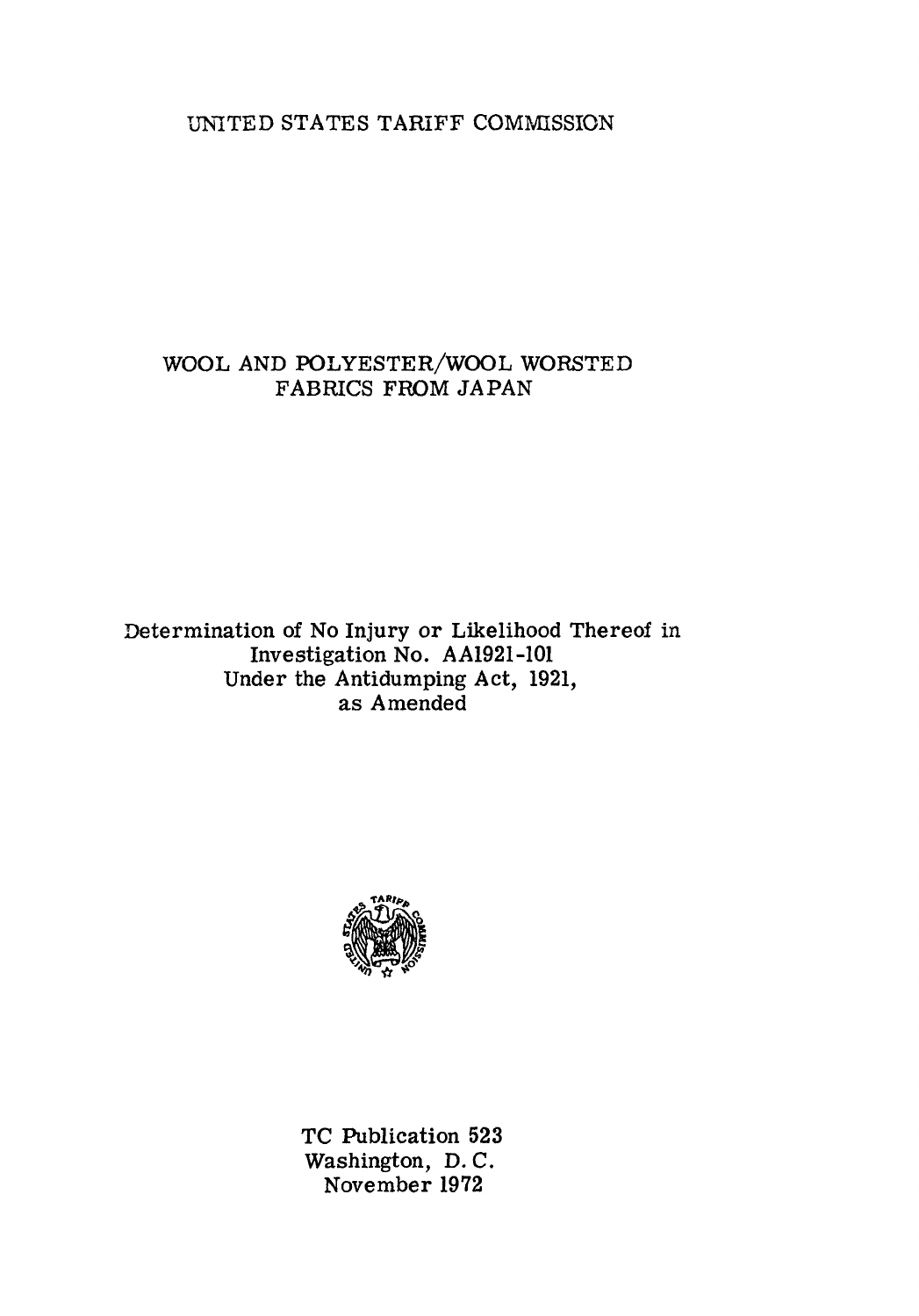### UNITED ST ATES TARIFF COMMISSION

Catherine Bedell, *Chairman* 

Joseph 0. Parker, *Vice Chairman* 

Will E. Leonard, Jr.

George M. Moore

J. Banks Young

Italo H. Ablondi

Kenneth R. Mason, *Secretary* 

----------------------------

Address all communications to United States Tariff Commission Washington, D. C. 20436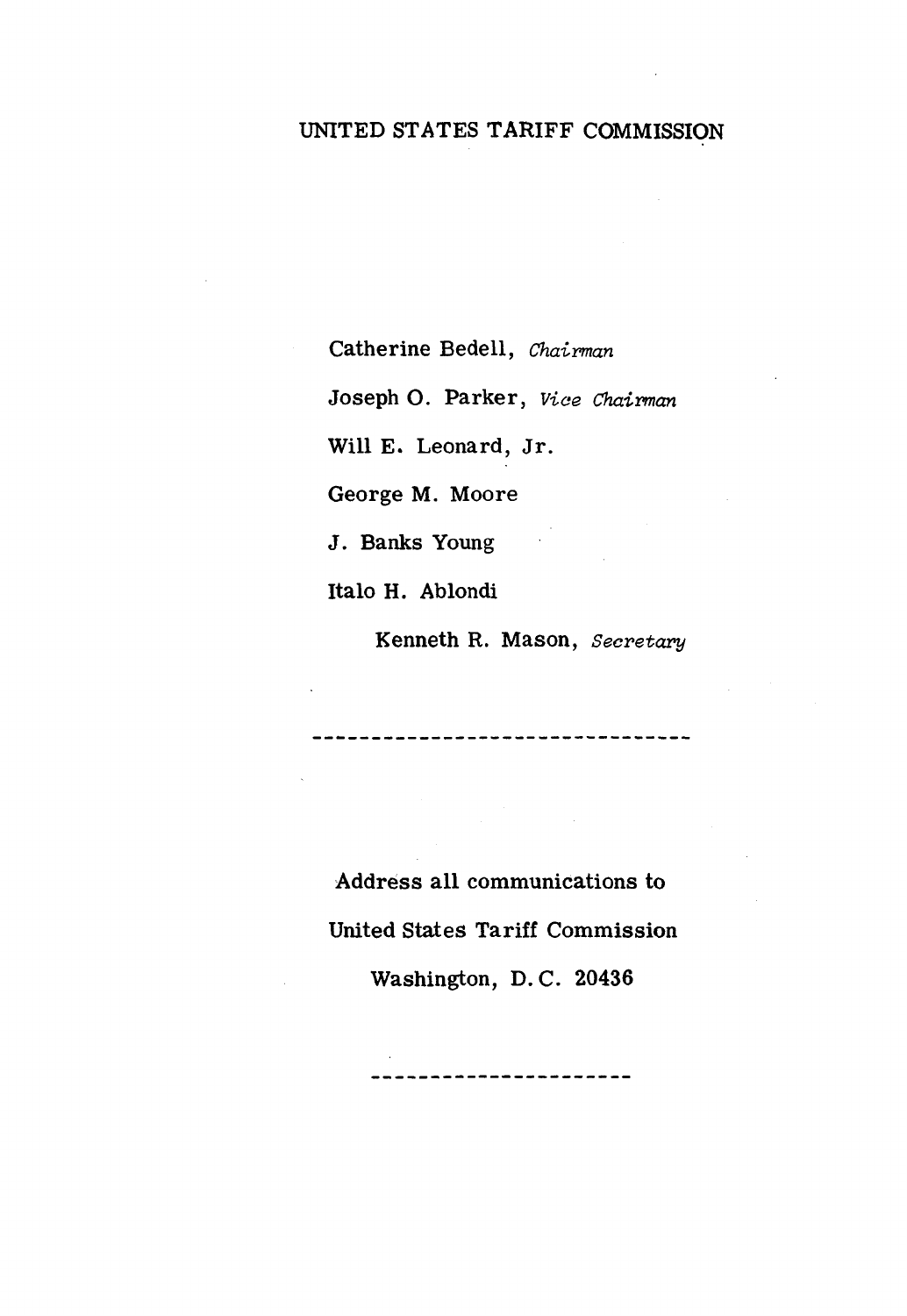#### UNITED STATES TARIFF COMMISSION Washington

November 24, 1972

# / AA1921-101 7

WOOL AND POLYESTER/WOOL WORSTED FABRICS FROM JAPAN

Determination of No Injury or Likelihood Thereof

The Treasury Department advised the Tariff Commission on August 25, 1972, that wool and polyester/wool worsted fabrics from Japan are being, or are likely to be, sold at less than fair value within the meaning of the Antidumping Act, 1921, as amended. In accordance with the requirements of section  $201(a)$  of the Antidumping Act (19 u.s.c. 160(a)), the Tariff Commission instituted investigation No. AA1921-101 to determine whether an industry in the United States is being or is likely to be injured, or is prevented from being established, by reason of the importation of such merchandise into the United States.

A public hearing was held October 24-27, 1972. Notice of the investigation and hearing was published in the Federal Register of September 1, 1972 (37 F.R. 17876).

In arriving at a determination in this case, the Commission gave due consideration to all written submissions from interested parties, evidence adduced at the hearing, and all factual information obtained by the Commission's staff from questionnaires, personal interviews, and other sources.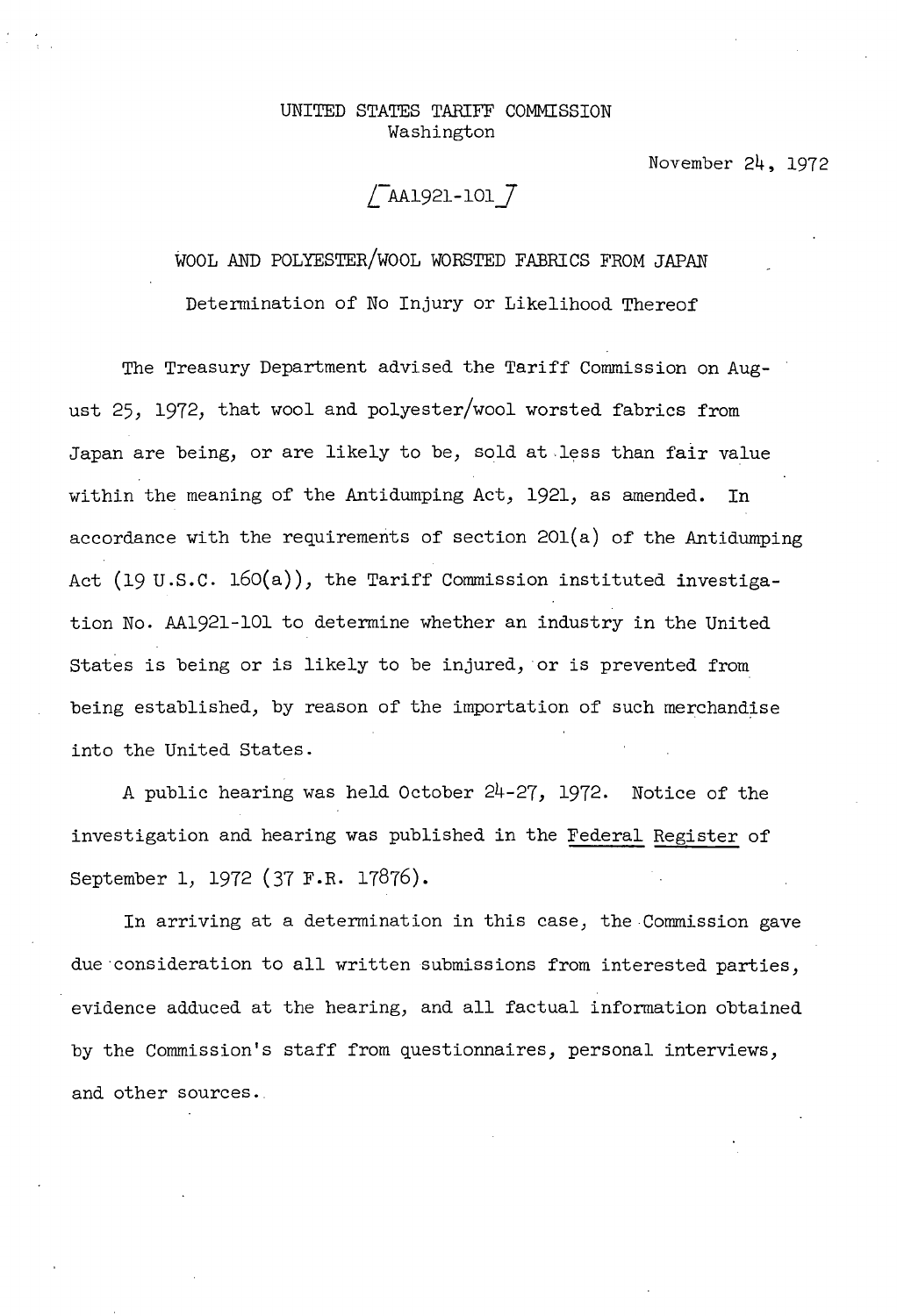On the basis of the investigation, the Commission *1J* has determined that an industry in the United States is not being or is not likely to be injured, or is not prevented from being established, by reason of the importation of wool and polyester/wool worsted fabrics from Japan sold at less than fair value within the meaning of the Antidumping Act, 1921, as amended.

*1)* Vice Chairman Parker and Commissioner Young did not participate in the decision.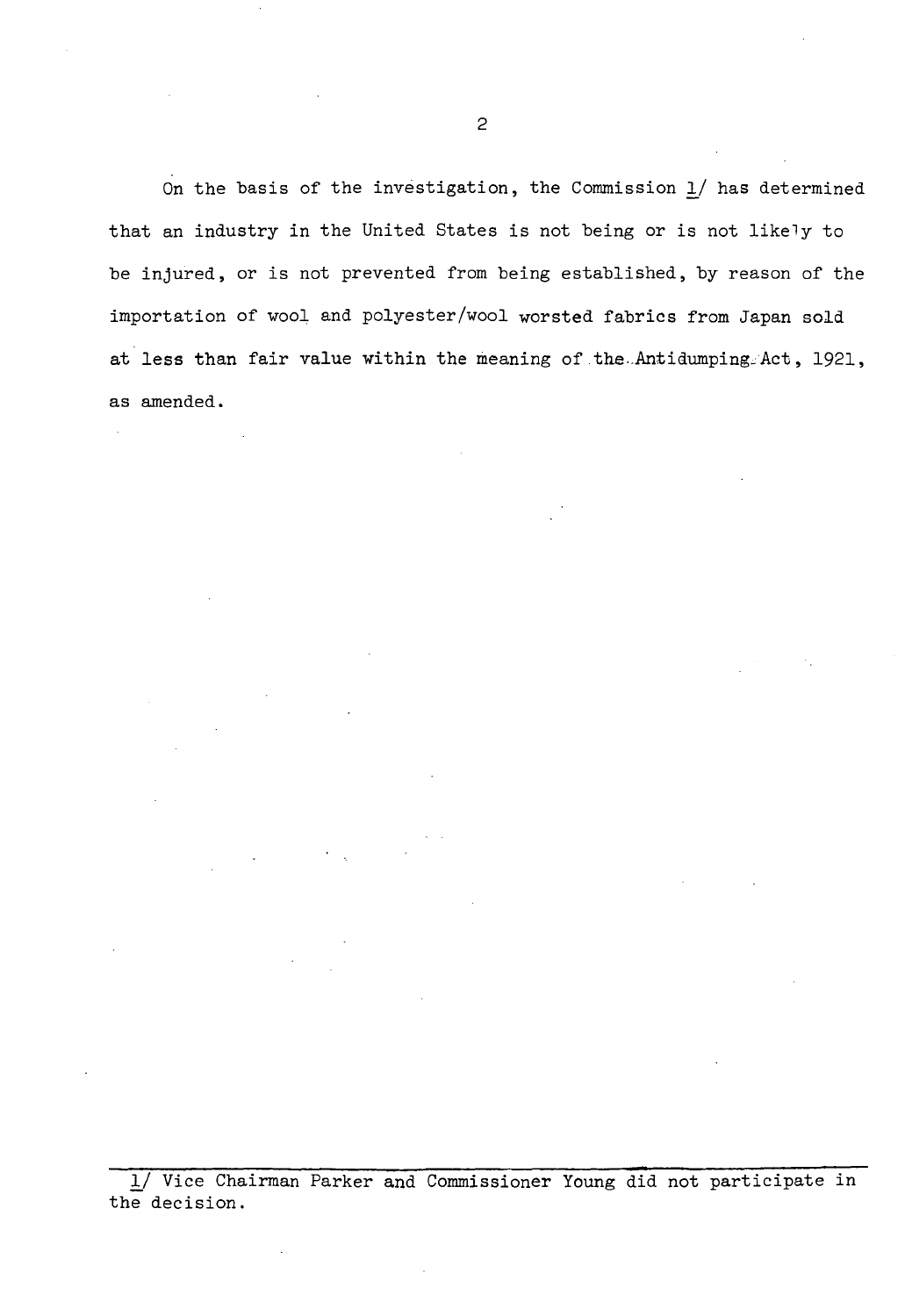## Statement of Reasons  $1/$

In this antidumping proceeding involving imports of wool and polyester/wool worsted fabrics from Japan we have made a negative determination.

In making such determination, we have considered the U.S. industry to consist of those facilities in the United States engaged in the production of wool and polyester/wool worsted fabrics.  $\frac{2}{1}$  In recent years such worsted fabrics have been produced by about a dozen firms, four of which accounted for more than 75 percent of total U.S. production in 1971.

Demand for both domestically·manufactured and imported wool and polyester/wool worsted fabrics declined substantially from 1969 through the first 6 months of 1972. This decline was attributable at first to a decline in the production of men's suits and later to a shift in consumer preference to double-knit and textured polyester woven fabrics in suits and other men's and boys' outerwear, which constitute 90 percent of the market for worsted fabrics. These conditions in the U.S. marketplace caused a decline in the production of worsted fabrics, which was accompanied by an enormous increase in the production of double-knit and textured polyester woven fabrics, to a great extent by producers of the worsteds themselves.

3

ll Commissioner Ablondi concurs in the result.

<sup>2/</sup> In the opinion of Commissioner Leonard, there is a question whether the industry, as defined above, should not include facilities used by the same firms in the production of double-knit and textured polyester fabrics, which have largely replaced wool and polyester/wool worsteds in men's and boys' outerwear during the last 2 years.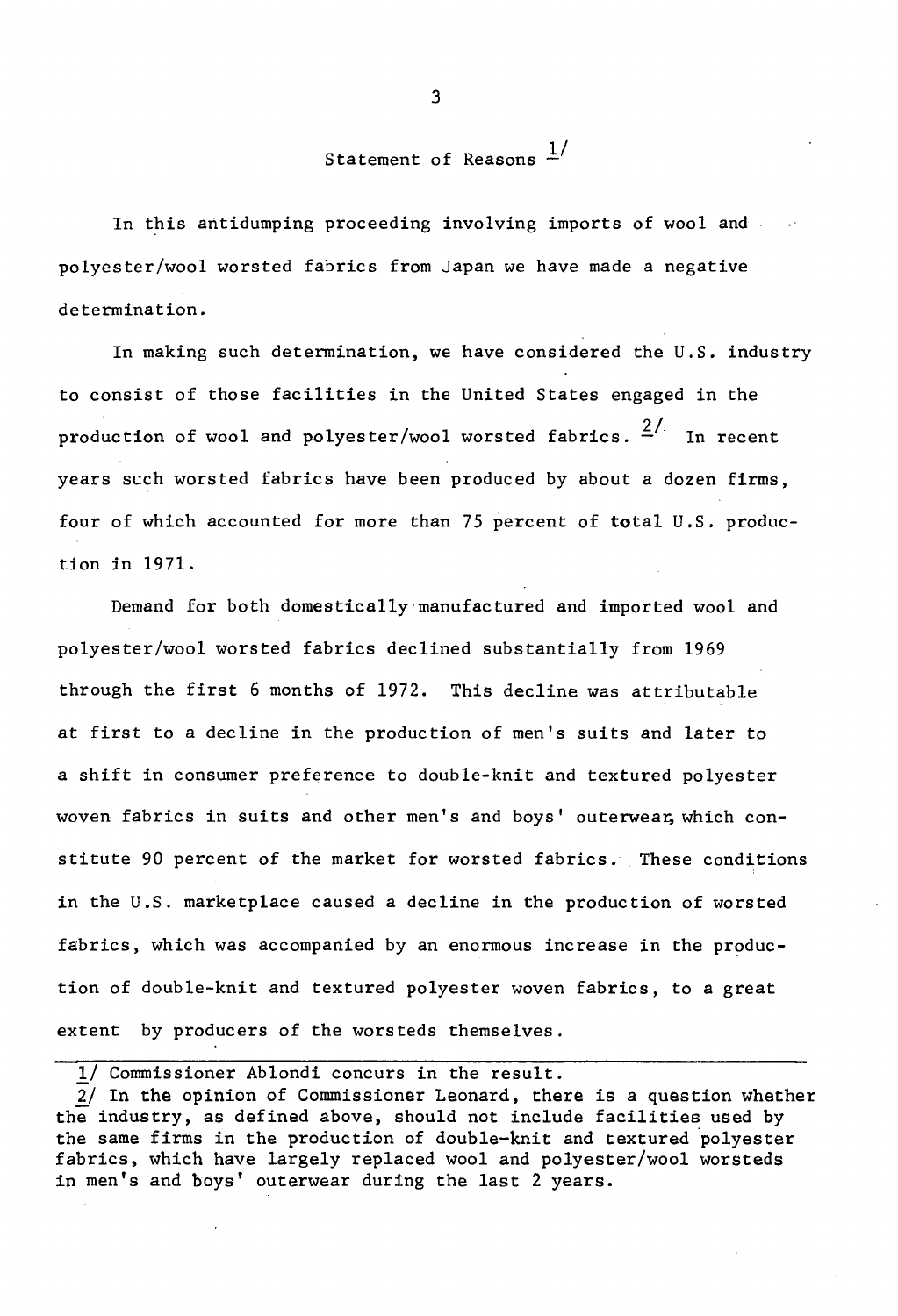Imports of wool and polyester/wool worsted fabrics from Japan- which the Treasury Department found were sold at less than fair value (LTFV) between November 1970 and May 1971--declined at a more rapid rate than did U.S. production. As a proportion of domestic consumption, such imports are at present barely half as large as they were in 1969.

The decline in domestic production of worsted fabrics occurred not only in the·production of the higher priced fabrics of plied yarns used primarily in men's suits--like nearly all the LTFV imports--but also in that of fabrics of single and coarser yarns used principally in slacks and sport jackets. Moreover, the loss in sales by the U.S. manufacturers in 1970 and 1971 occurred earliest and with greatest impact among domestic producers of the less expensive worsted fabrics, which were least affected by competition from Japanese imports and were most exposed to replacement by double-knit fabrics.

The Japanese worsted fabrics found to have been sold at LTFV were generally priced well above domestic worsted fabrics, and the differential actually widened between 1969 and July 1972 as the price of the Japanese worsted fabrics increased and the price of the domestic worsted fabrics declined. The decline in the price of the domestic worsteds, moreover, was not confined to those of plied yarns, like the imported fabrics, but occurred in those of single yarns, most of which were sold to different customers and used in different articles of apparel. All of the evidence available to the Commission indicates that the price reduction (or the absence of a price increase) by the U.S. industry

4